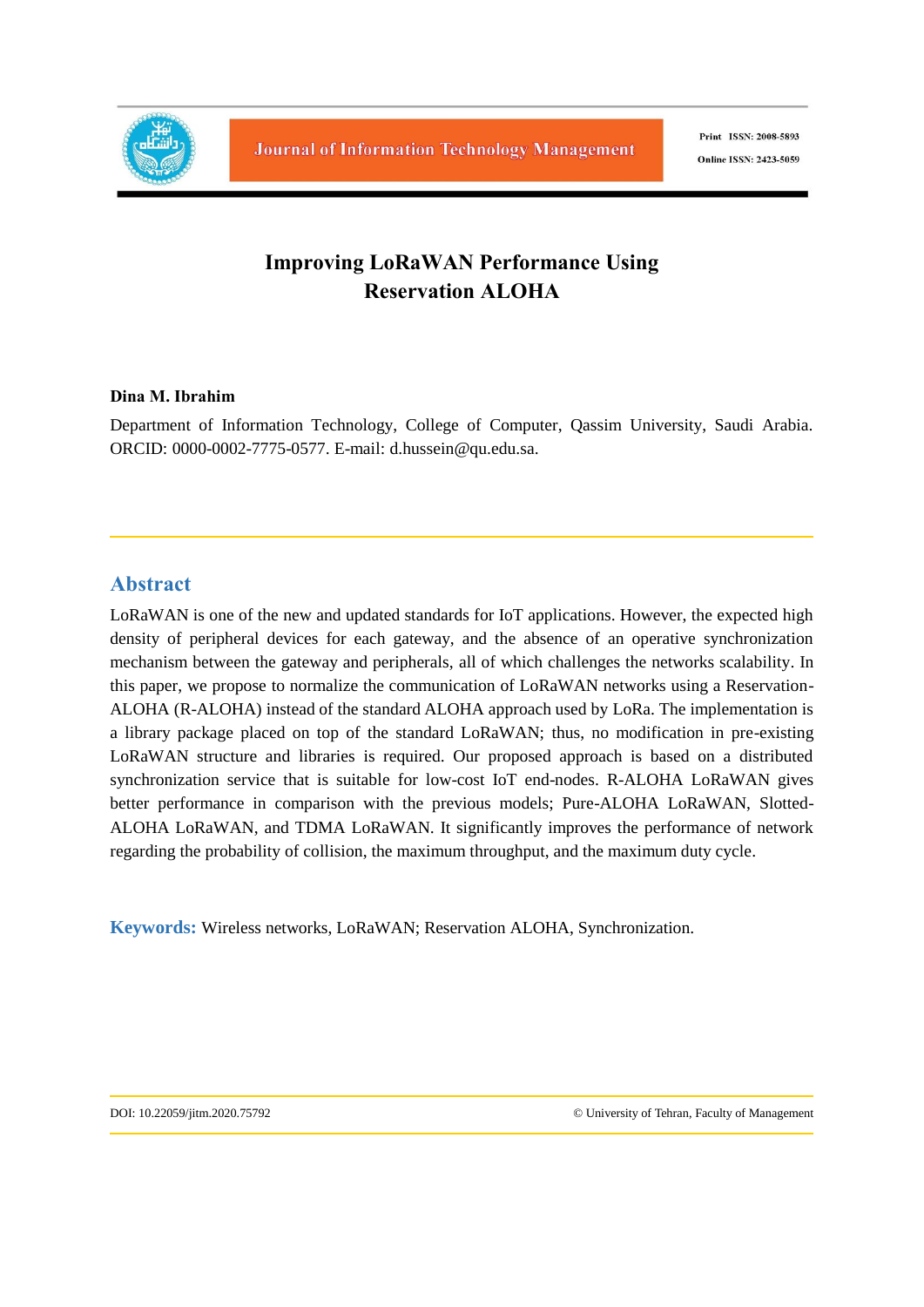## **Introduction**

LoRaWAN protocol is relatively new and became the motivation of several research centers across the world. It is considered to be one most promising IoT technologies due to the data rate adaptation expertise. In addition to, LoRa (Long Range) is a modulation technique that enables the long-range transfer of information with a low transfer rate and low-cost power consumption (Ibrahim, 2019), (Nolan et al., 2016). The LoRa modulation has been patented by Semtech Corporation (Alliancem, 2016).

Currently, one of the major issues that LoRaWAN used to increase its salacity is the use of ALOHA protocol especially the random-access Medium Access Control (MAC). In ALOHA protocol, the number of nodes can be increased with a limit bandwidth, moreover, its ability in reducing transmitter and receiver capacity and protocol complexity by avoiding carrier sensing. In general, multiple access protocols can be divided into three categories (Khater & Ibrahim, 2019). The first category is the random-access protocols in which all the nodes have the same superiority without fixed time for sending data like pure ALOHA and carrier sense multiple access (CSMA). The second category is the controlled access protocols in which the data can be sent by that node which is approved by all the other nodes like Reservation. The third category is the channelization protocol where the available bandwidth of the communication link is shared in frequency, in time, and in code to multiple nodes for accessing that channel simultaneously like Time Division Multiple Access (TDMA), Frequency Division Multiple Access (FDMA), and Code Division Multiple Access (CDMA) (Frenzel, 2013).

In this paper, we demonstrated that LoRaWAN network performance can be improved by using one of the multiple access protocols which is Reservation ALOHA (R-ALOHA) protocol. R-ALOHA allows a large number of stations with irregular traffic to reserve slots to transmit their frames in future cycles. Each cycle has mini-slots allocated for making reservations. Stations use slotted ALOHA during mini-slots to request slots (Rahman & Tepe, 2012).

The rest of this paper is organized as follows: after this introductory section, Section 2 presents a literature review on LoRaWAN networks and its models. In Section 3, the Proposed Reservation-Aloha (R-Aloha) LoRaWAN model is illustrated, while Section 4, clarifies the experimental results and discussions. Finally, Section 5 draws the comments and conclusions in addition to future work.

#### **Literature Review on LoRaWAN Networking Models**

In the literature, we have found three different models that used with LoRaWAN networks Pure-ALOHA (P-ALOHA) LoRaWAN, Slotted-ALOHA (S-ALOHA) LoRaWAN, and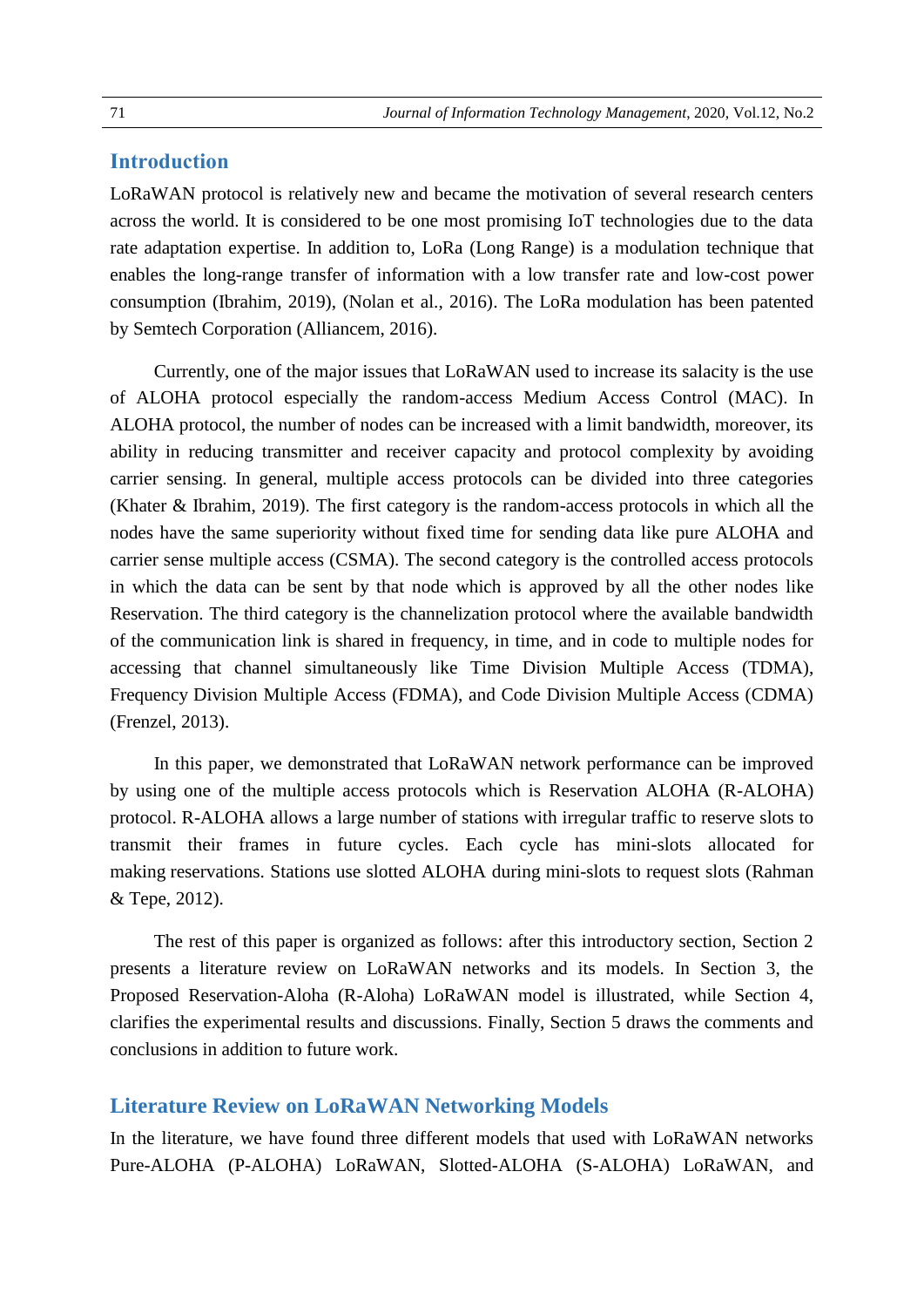TDMA LoRaWAN. In P-ALOHA LoRaWAN, each node can send a data frame anytime whenever it has a data ready to be sent. It depends on receiving an acknowledgement from the receiver within a predefined time interval. After time-out period if the acknowledgement dose not arrived the node resend its data. It is important to recognize the maximum propagation time required to transfer the data between the widely separated nodes (Bouguera et al., 2017). As well known, P-ALOHA protocol could generate large inefficiencies when the number of nodes in a network increase significantly. The disadvantages of P-ALOHA are low throughput under heavy loads and low channel utilization. In addition to, the presence of collisions and the need of retransmitting the packet after a collision decrease the capacity of the communication channel (Khater & Ibrahim, 2019).

In S-ALOHA systems, that is used widely in local wireless communications, the channel actual time is divided into slots, and each terminal is permitted to transmit packets only at the start of a slot (Polonelli et al., 2018). Each time slot is consisting of two parts: transmission time and the confidence interval. If two or more nodes transmit their packets at the same time, a collision occurs and no data are successfully transmitted; otherwise no collision is generated, and the data are properly sent (Casares-Giner et al., 2019). Nodes with new arriving data: transmit at the start of the next slot. If collision occurs, resend data frame in future slots with probability, until successful. The advantages of Slotted-ALOHA are: Single action can continuously transmit at full rate of channel and highly reorganized within only slots having nodes need to be in simple synchronization. While the disadvantages are: wasting slots, collision, idle slots, and clock synchronization (Polonelli et al., 2019).

For TDMA LoRaWAN, all the nodes that has data ready to be sent have to be synchronized and the transmission can only start at the beginning of each time slot. But still the access of these nodes to each other's is not coordinated (Piyare et al., 2018). The disadvantages of TDMA LoRaWAN are: few numbers of nodes can communicate in idle channel, the occurrence of multipath interference that effects on the quality of the connection, and high synchronization overhead. (Lavric & Petrariu, 2018)

LoRaWAN communication protocol original stack consists of three main layers; the physical layer, the MAC layer, and the application layer (Sanchez-Iborra et al., 2018), (Muzammir et al., 2019), (Adelantado et al., 2017). The physical layer uses the concept of LoRa modulation while in the MAC layer, defined on top of the physical layer, it contains the LoRa MAC, MAC options, and the LoRaWAN classes A, B, and C that used for the enddevices, as illustrated in Figure 1 (Augustin et al., 2016), (Trüb, & Thiele, 2018).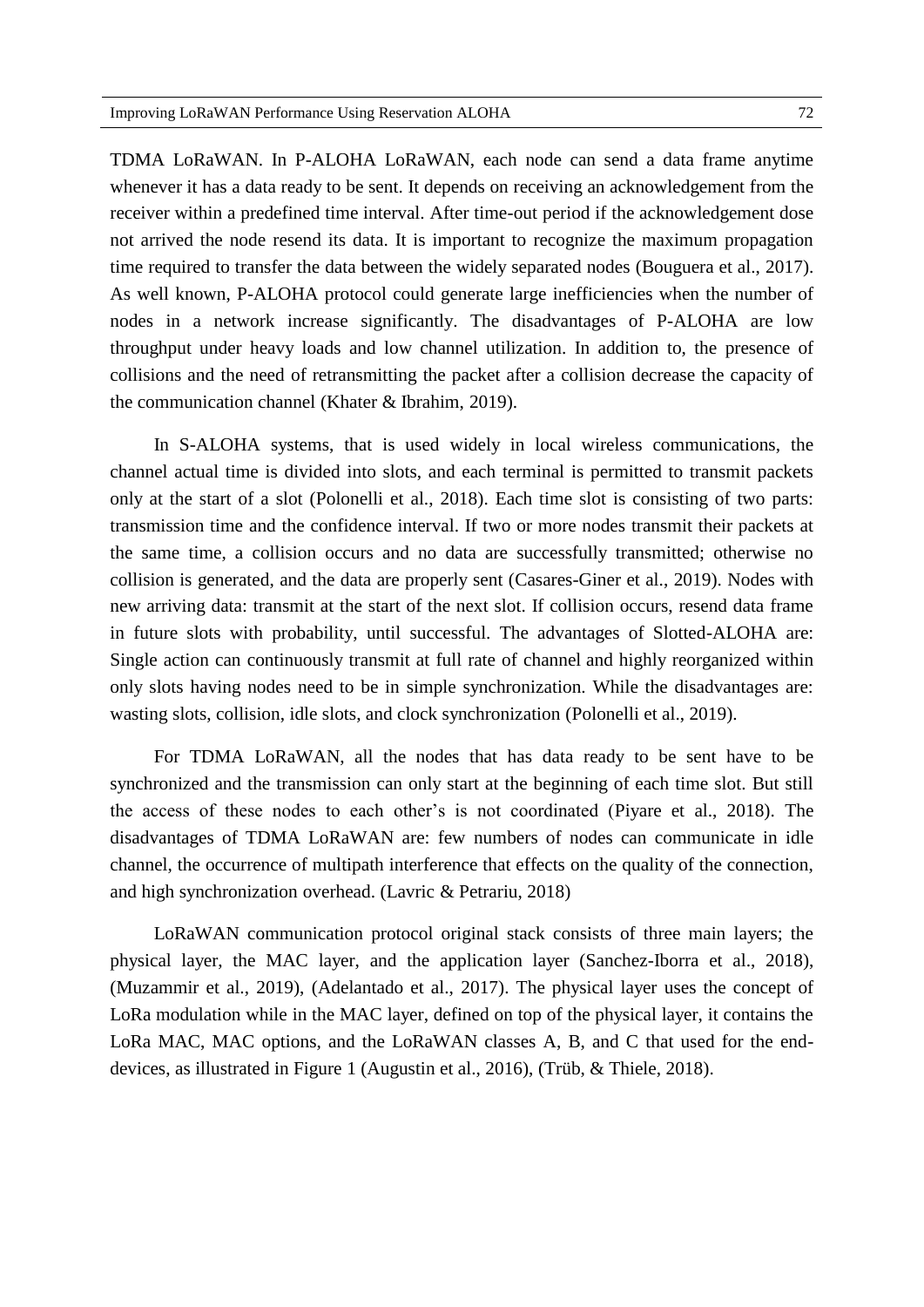

**Figure 1.** LoRaWAN original stack

#### **The Proposed Reservation-Aloha (R-Aloha) LoRaWAN model**

The main idea of R-ALOHA is allowing any node needs to transmit data to make a reservation before sending that data. Actually, there are two types of periods in R-ALOHA; the first is reservation interval with fixed time length and the second is data transmission period with variable frames (Petrovic & Thomas, 2006). As illustrated in Figure 2, if there are five nodes then the reservation interval will be divided five slots, and each node has only one slot. Assume if Node 1 has a data frame to send, it transmits 1 bit during the slot 1. No other node is permitted to transmit during this slot. In the first interval, only nodes 1, 3, and 4 have made reservations. In the second interval, only Node 1 has made a reservation. This means that, nodes can reserve future slots in transmission period (Rahman, & Tepe, 2012).



**Figure 2.** Situation of five nodes and five slot reservation frames

Our proposed model aimed to normalize and improve the communication of LoRaWAN networks using R-ALOHA instead of the standard ALOHA approach used by LoRa. The implementation of our model is done by using a library package placed on top of the standard LoRaWAN; thus, no modification in pre-existing LoRaWAN structure and libraries is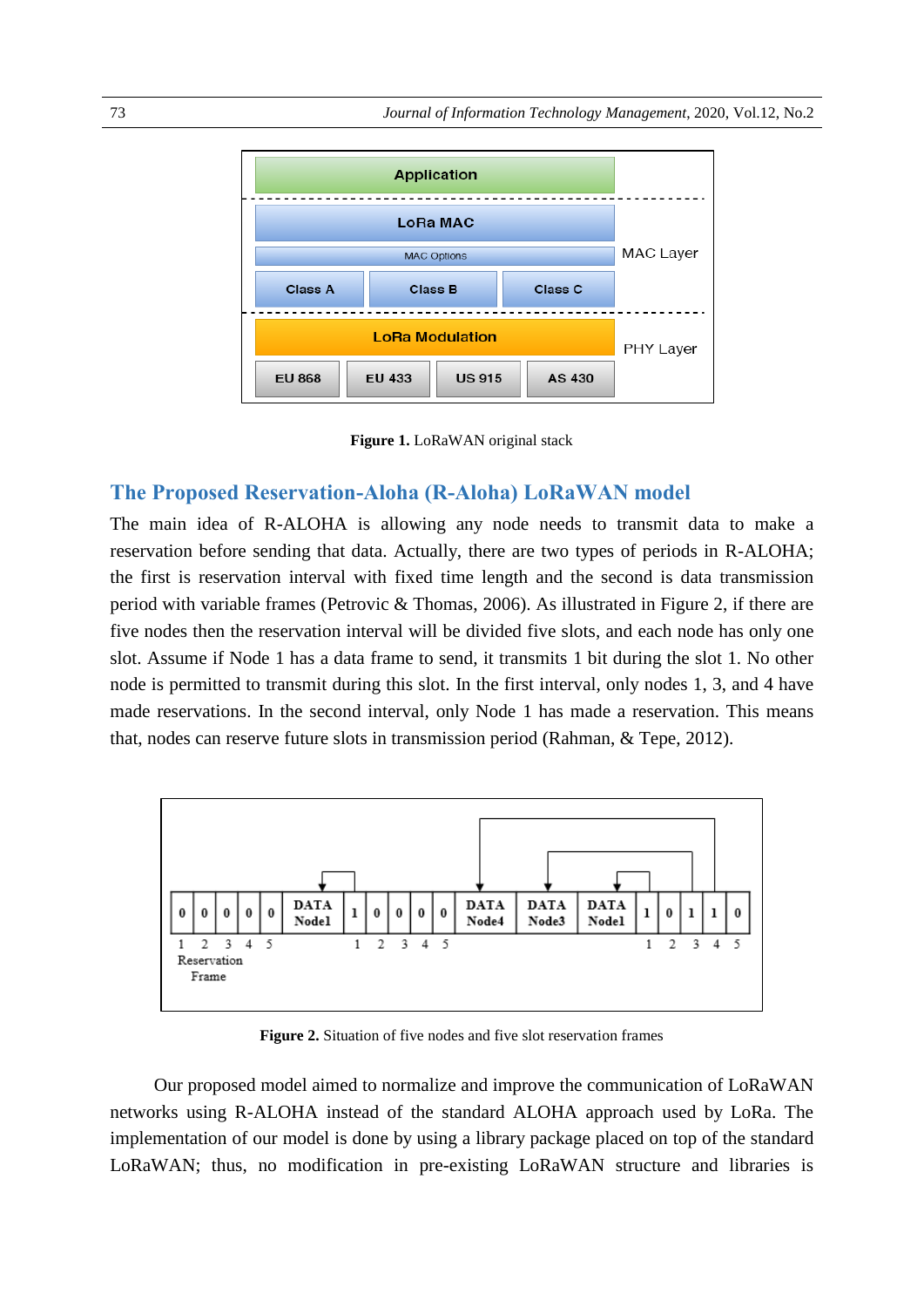required. The proposed model with R-ALOHA is shown in Figure 3. By applying R-ALOHA on LoRaWAN networks the communication between the nodes will take two modes: (1) the ALOHA mode that is responsible for slots reservation. (2) the reserved mode which accountable for data transmission through the reserved slot successfully. It is very important to keep the list of reserved slots for the nodes to be consistent at any time and, consequently, all the nodes have to synchronize every once in a while. This proposed R-ALOHA model allows a large number of nodes with infrequent traffic flow to reserve slots for transmitting their data frames in the upcoming cycles. This will lead to increase the network throughput under heavy loads.



**Figure 3.** The Proposed LoRaWAN stack with R-ALOHA Library

#### **Experimental Results and Discussions**

The LoRaWAN network model using R-ALOHA has been built and compared with the previous models: P-ALOHA, S-ALOHA, and TDMA LoRaWANs. We rebuild these three models with the same parameters as our own model. We measure the performance of the models using three different metrics: the probability of collision, the maximum throughput, and the maximum duty cycle. The probability of collision is defined as the ratio of the crosssection of a particular type of collision between two nodes to the total cross-section of all types of the collision between nodes. The maximum throughput is the maximum rate of successful packets delivered over a communication network. The maximum duty cycle means the maximum channel time allowed for every wireless node (Polonelli et al., 2018).

We compared the channel access probability of collisions between P-ALOHA, S-ALOHA, TDMA within our deployment R-ALOHA using different number of end-devices starting with 50 till 300 end-devices. Figure 4 presents the probability of collision with the increasing of the number of end node devices. The results for the models demonstrate that the proposed R-ALOHA LoRaWAN network model gives the best and lowest results with value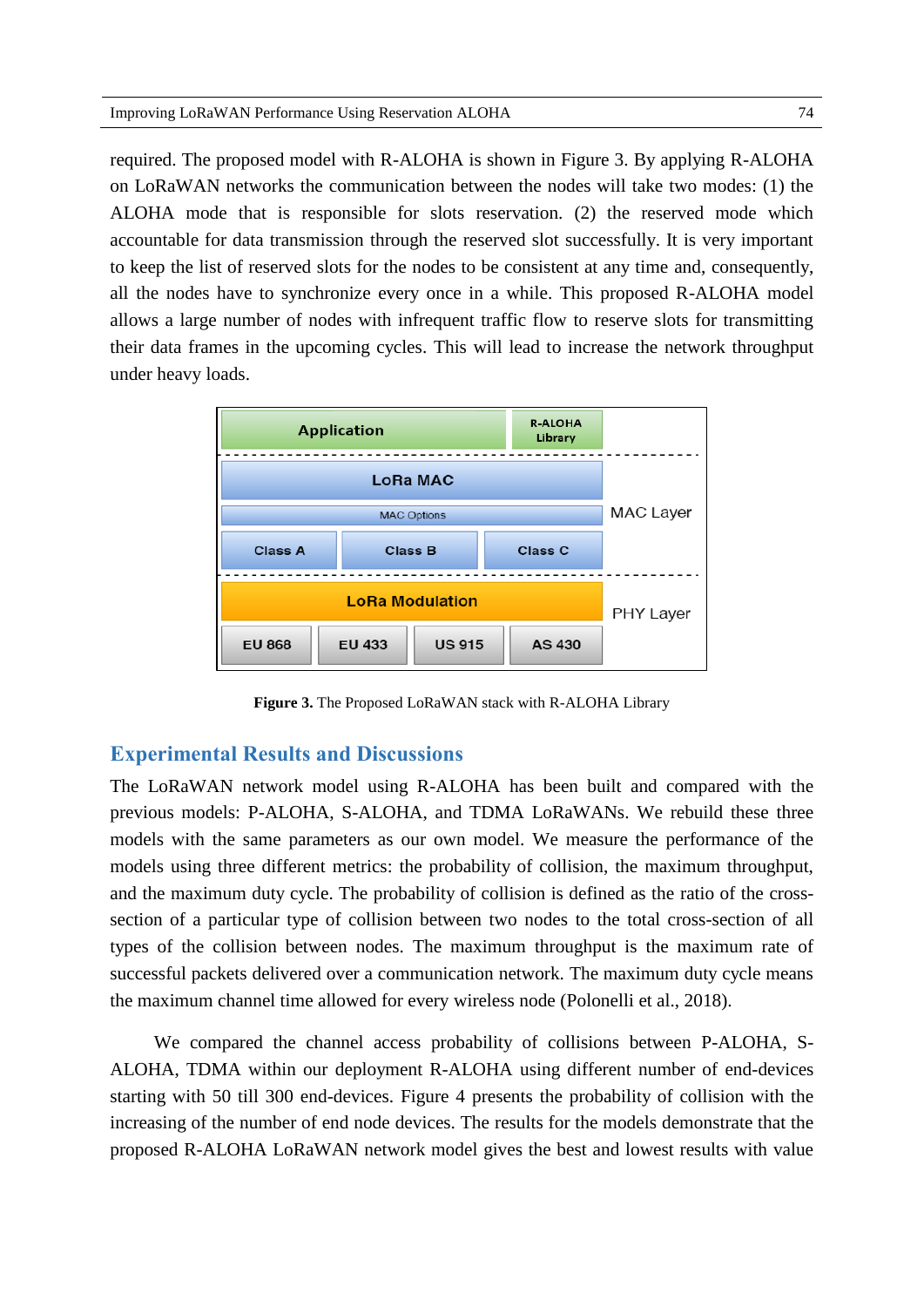averaged with 0.029% in comparison with P-ALOHA, S-ALOHA, and TDMA that gives averaged values 1.7%, 0.54%, 0.09%, respectively.



Figure 4. Probability of collision vs. number of end-devices

Figure 5 presents results for the R-ALOHA network models that measure the maximum throughput with the increasing of the number of nodes. The results show that our proposed R-ALOHA LoRaWAN model achieves maximum throughput is approximately 78% average, while the P-ALOHA model gives an average value of 18%, S-ALOHA model reaches about 36% average, and TDMA model has 65.6% average throughput.



**Figure 5.** Maximum throughput vs. number of end-devices

The maximum channel time which known as maximum duty cycle allow for every wireless end-device as a function of the number of end-devices as represented in Figure 6. We choose our test line when the number of nodes is 50 end-devices. The projection of the proposed R-ALOHA curve and the curves of the other models up to the test line allows the verification of the proposed R-ALOHA improvement. For the P-ALOHA, we found that the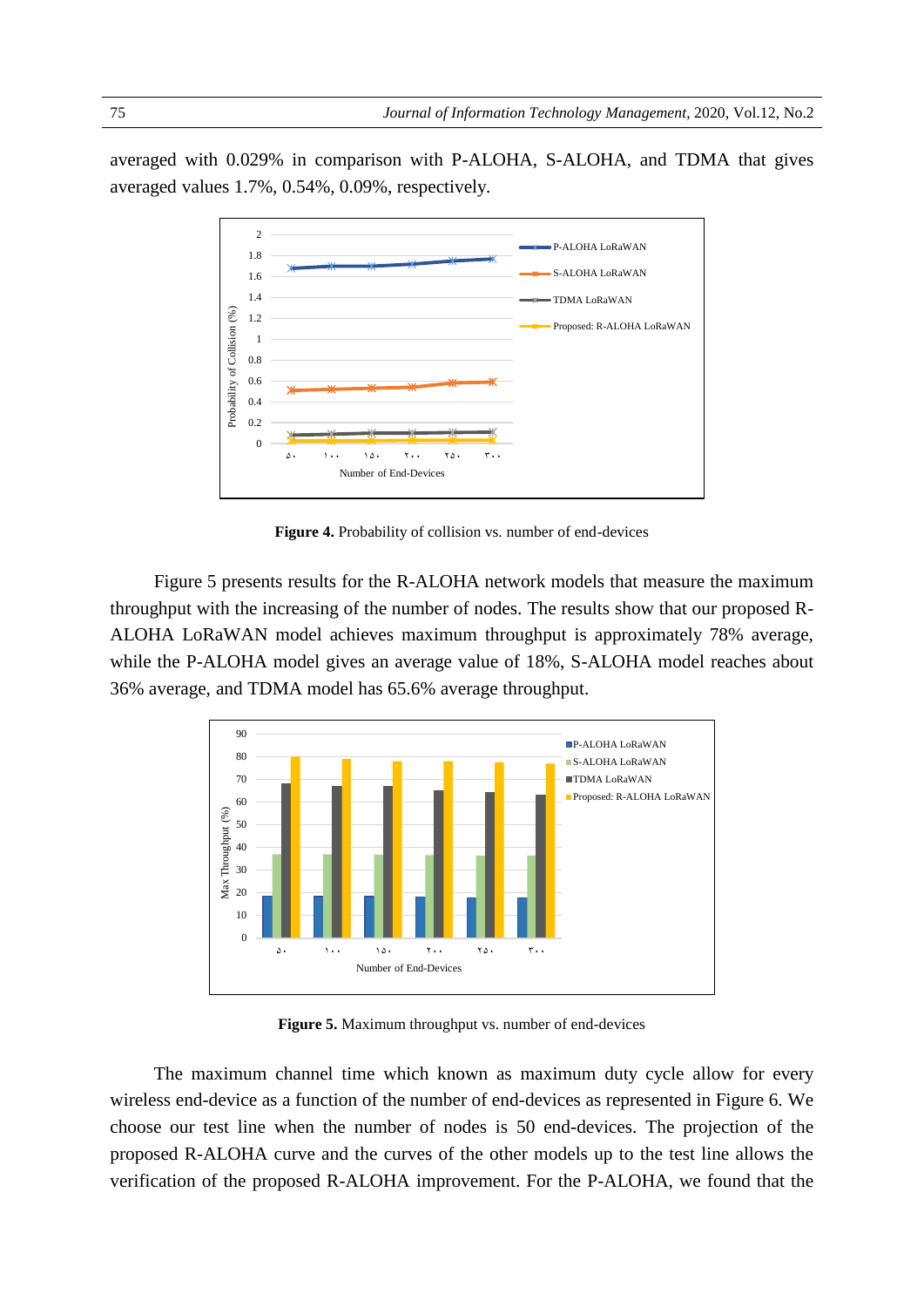network keeping constant with only 15 end node devices, the S-ALOHA keeping persistent with about 38 end node devices, and the TDMA model keeping stable with near to 66 endnode devices. While our proposed R-ALOHA model can sustain more than 78 end node devices. Table 1 summarizes all the results with the averaging values between our proposed R-ALOHA LoRaWAN model and the previous ones.



**Figure 6.** Maximum duty cycle vs. number of end-devices

| <b>Performance Metric</b> | <b>P-ALOHA</b><br>LoRaWAN | <b>S-ALOHA</b><br>LoRaWAN | <b>TDMA</b><br><b>LoRaWAN</b> | <b>R-ALOHA LoRaWAN</b><br>(Proposed) |
|---------------------------|---------------------------|---------------------------|-------------------------------|--------------------------------------|
| Avg Prob of Collision     | 1.72 %                    | 0.54%                     | $0.1\%$                       | $0.029\%$                            |
| Avg Throughput            | 18.15%                    | 36.73%                    | 65.67%                        | 78.25%                               |
| Maximum Duty Lifecycle    |                           | 38                        | 66                            | 78                                   |

**Table 1.** Comparison between R-ALOHA LoRaWAN and previous work

# **Conclusion**

LoRaWAN is considered to be one of the current important issues deals with the IoT applications. However, network scalability faces some challenges like: end-devices density predicted for each gateway is high in addition to the lack of an active synchronization system between end-devices and gateway. In this paper, we propose to normalize the communication of LoRaWAN networks using a Reservation-ALOHA (R-ALOHA) instead of the standard ALOHA approach used by LoRa. The implementation is a library package placed on top of the standard LoRaWAN; thus, no modification in pre-existing LoRaWAN structure and libraries is required. Our proposed approach is based on a distributed synchronization service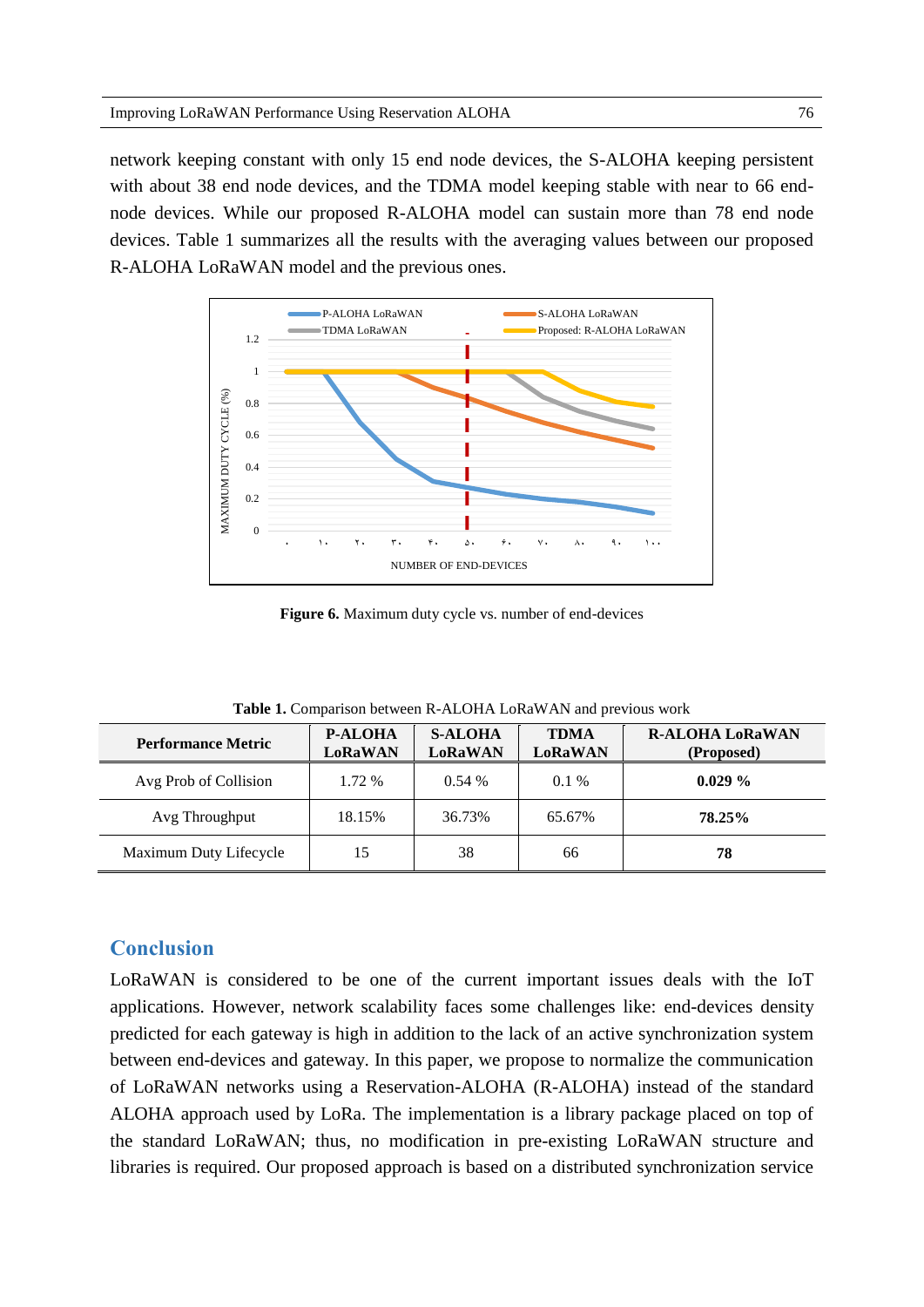that is suitable for low-cost IoT end-nodes. R-ALOHA LoRaWAN gives better performance in comparison with the previous models; Pure-ALOHA LoRaWAN, Slotted-ALOHA LoRaWAN, and TDMA LoRaWAN. It significantly improves the performance of network regarding the probability of collision, maximum throughput, and the maximum duty cycle.

As a future work, some modifications can be done on the Lora MAC layer with additional experiments related to the MAC layer classes A, B, and C.

### **References**

- Adelantado, F., Vilajosana, X., Tuset-Peiro, P., Martinez, B., Melia-Segui, J., & Watteyne, T. (2017). Understanding the limits of LoRaWAN. *IEEE Communications magazine*, *55*(9), 34-40.
- Alliance, L. (2016). LoRaWAN Specification v1. 0.2. *Date of retrieval*, *13*, 2018.
- Augustin, A., Yi, J., Clausen, T., & Townsley, W. M. (2016). A study of LoRa: Long range & low power networks for the internet of things. *Sensors*, *16*(9), 1466.
- Bouguera, T., Diouris, J. F., Chaillout, J. J., Jaouadi, R., & Andrieux, G. (2018). Energy consumption model for sensor nodes based on LoRa and LoRaWAN. *Sensors, 18(7),* 2104.
- Casares-Giner, V., Martinez-Bauset, J., & Portillo, C. (2019). Performance evaluation of framed slotted ALOHA with reservation packets and successive interference cancelation for M2M networks. *Computer Networks, 155*, 15-30.
- Frenzel, L. (2013). Fundamentals of Communications Access Technologies: FDMA, TDMA, CDMA, OFDMA, AND SDMA. *Electronic Design. Last modified on Jan*, *22*.
- Ibrahim, D. M. (2019, June). Internet of Things Technology based on LoRaWAN Revolution. In *2019 10th International Conference on Information and Communication Systems (ICICS)* (pp. 234- 237). IEEE.
- Khater, E. M., & Ibrahim, D. M. (2019). Proposed ST-Slotted-CS-ALOHA Protocol for Time Saving and Collision Avoidance. *ISeCure*, *11*(3).
- Lavric, A., & Petrariu, A. I. (2018, May). LoRaWAN communication protocol: The new era of IoT. In *2018 International Conference on Development and Application Systems (DAS)* (pp. 74-77). IEEE.
- Muzammir, M. I., Abidin, H. Z., Abdullah, S. A. C., & Zaman, F. H. K. (2019, April). Performance analysis of LoRaWAN for indoor application. In *2019 IEEE 9th Symposium on Computer Applications & Industrial Electronics (ISCAIE)* (pp. 156-159). IEEE.
- Nolan, K. E., Guibene, W., & Kelly, M. Y. (2016, September). An evaluation of low power wide area network technologies for the Internet of Things. In *2016 international wireless communications and mobile computing conference (IWCMC)* (pp. 439-444). IEEE.
- Petrovic, I., & Thomas, G. (2006). Multi-Frame Reservation (MFR) ALOHA Protocols. In *14. Telekomunikacioni forum TELFOR 2006*.
- Piyare, R., Murphy, A. L., Magno, M., & Benini, L. (2018). On-demand LoRa: Asynchronous TDMA for energy efficient and low latency communication in IoT. *Sensors*, *18*(11), 3718.